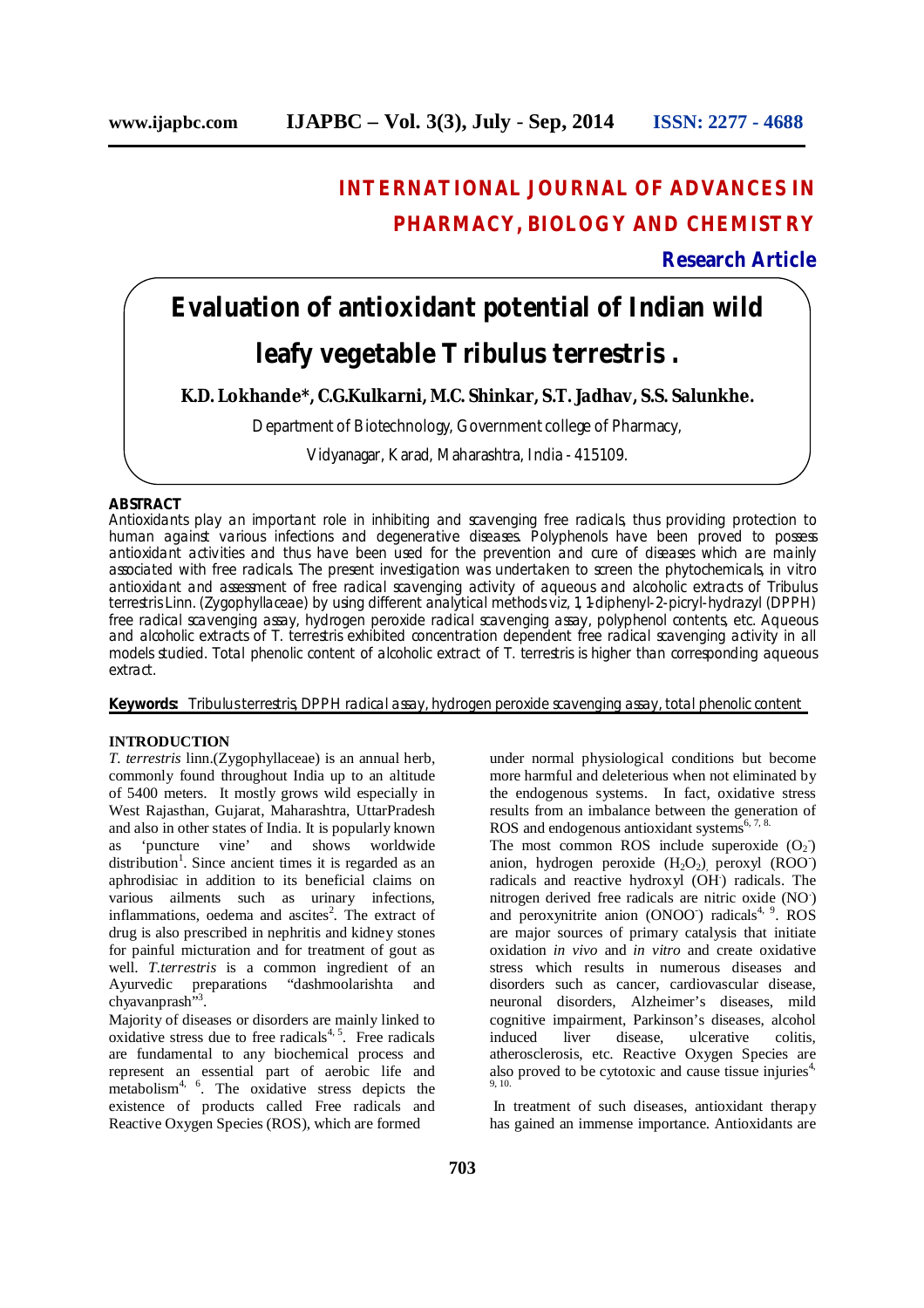able to give electrons to the free radicals and thus eliminating the adverse effects by stabilizing them<sup>4</sup>. Phytochemicals might exert antioxidant action *in vivo* or in food by inhibiting generation of ROS or by directly scavenging free radicals certain compounds may act *in vivo* as antioxidants by raising the levels of endogenous antioxidant defenses by up-regulating expression of the genes encoding superoxide dismutase (SOD), catalase or glutathione peroxide  $3$ , 10 .

Naturally occurring antioxidants in leafy vegetables and seeds such as vitamin C (ascorbic acid), vitamin E and phenolic compounds possess the ability to reduce the oxidative damage associated with many diseases including cancer, cardiovascular diseases, cataract, atherosclerosis, diabetes, arthritis, immune deficiency and ageing. In addition to this, free radical scavengers such as vitamin E, Beta-carotene and ascorbic acid act as secondary defense against ROS<sup>4</sup>.

As numerous crude plants' extracts and pure natural compounds were previously reported to have antioxidant properties, many researchers have focused on natural antioxidants 4 . A plant containing flavonoids and phenolics has been reported to possess strong antioxidant properties. In the present study, *T. terrestris* was screened for *in vitro* antioxidant properties using standard procedures<sup>4, 10</sup>.

## **MATERIALS AND METHODS**

## **Plant material**:

*T. terrestris* was collected from the local area of Sangli district of Maharashtra (India) in the month of<br>September. 2012 and authenticated by September, 2012 and authenticated by Dr.G.G.Potdar, Assistant professor, Department of Botany, Yashwantrao Chavan College of Science, Vidyanagar, Karad, District - Satara, 415124 Maharashtra (India).

## **Preparation of extract:**

The leaves of plant were washed, shade dried and powdered. The weighed powder (100g) was defatted with petroleum ether  $(60-80^{\circ}C)$  and then extracted with ethanol using soxhlet apparatus (35 cycles each). The extract was concentrated for further studies at reduced pressure and temperature in a rotary evaporator. The defatted alcoholic extract was obtained from the starting material. Similar procedure was followed to prepare aqueous extract. Both the extracts were tested for presence of secondary metabolites by different phytochemical tests<sup>4, 11</sup>.

#### **Drugs and chemicals:**

Ascorbic acid, DPPH (1,1-diphenyl -2-picrylhydrazyl), Gallic acid, Folin–Ciocalteu reagent and Ethanol were obtained from Lobelia pvt. Ltd.

#### **Preliminary Phytochemical Screening**:

The leaf extract of *T.terrestris* was subjected to standard qualitative chemical tests for the detection of phytoconstituents, such as carbohydrates, <br>glycosides, alkaloids, amino acids, phenolics, glycosides, alkaloids, amino acids, flavonoids, triterpenoids, steroids, etc<sup>11.</sup>

## **Total Phenolic Contents**:

Total phenolic content was determined according to a protocol similar to that of Kahkonen MP and et.al.<sup>12</sup>. *T.terrestris* alcoholic extract (10mg) was mixed with 1 ml of 95% ethanol, 5 ml of distilled water and 0.5 ml of 50% Folin–Ciocalteu reagent. The mixture was allowed to react for 5 min after which 1 ml of 5%  $Na<sub>2</sub>CO<sub>3</sub>$  was added. Thereafter, it was thoroughly mixed and placed in dark for 1 hour and absorbance was measured at 725 nm using UV/Visible spectrophotometer. The amount of total phenolic contents was calculated as a Gallic acid equivalent from standard curve of Gallic acid solutions (covering the concentration range between 10 and  $500 \mu\text{g/ml}^{4,12}$ .

## **DPPH radical scavenging assay:**

The DPPH radical scavenging activity assay used by Chan et al., 2007<sup>13</sup> and was adopted with slight modification. DPPH solution was prepared by dissolving 6mg of DPPH in 100ml of methanol. To 1ml of various concentrations of the extracts (10,20, 40,80,100 ug/ml), 2ml of DPPH solution (0.1mM) was added. An equal amount of methanol and DPPH served as control. The mixture was shaken vigorously and was left to stand in dark for 30 min. The absorbance of the resulting solution was<br>measured spectrophotometrically at 517pm. spectrophotometrically Experiments were performed in triplicate and percentage scavenging activity of each extract on DPPH radical was calculated using the following formula:

Scavenging activity (%)  $=\frac{1-\text{absorbane of the sample}}{1-\text{absorbrane of central}} \times 100$ absorbance of control

DPPH radical scavenging activities of the extracts were expressed as  $IC_{50}$  values<sup>13</sup>. IC<sub>50</sub>, the effective concentration of the extract required for 50% scavenging of DPPH radical was calculated from the graph of scavenging activity plotted against sample concentration using Microsoft Excel software.

## **Hydrogen peroxide scavenging activity:**

Hydrogen peroxide scavenging activity of the extract was estimated by replacement titration. An aliquot of 1.0 ml of 0.1 mM  $H_2O_2$  and 1.0 ml of various concentrations of extracts were mixed, followed by 2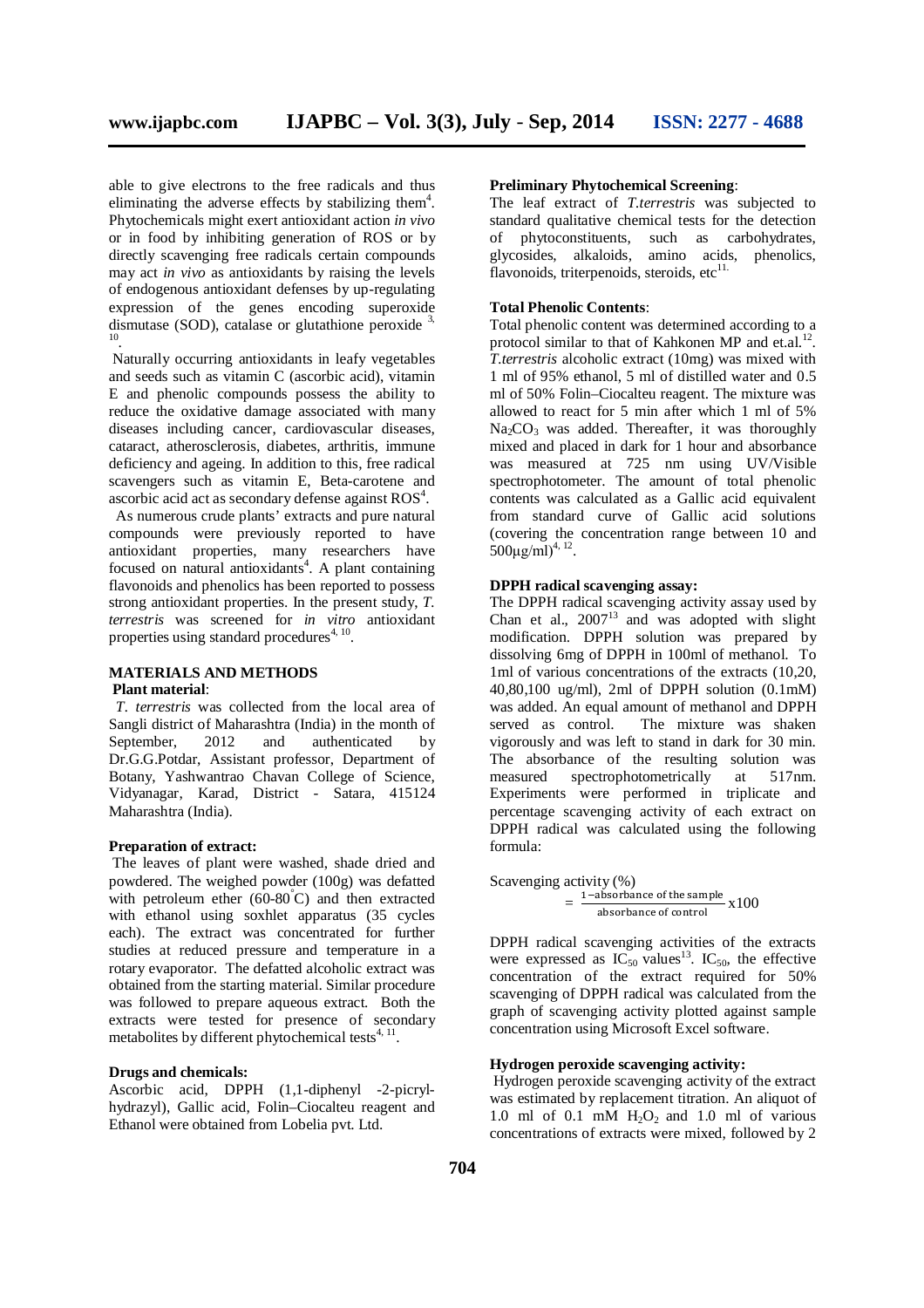drops of 3% ammonium molybdate, 10 ml of 2 M  $H_2SO_4$  and 7.0 ml of 1.8M KI. The mixed solution was titrated with  $5.09$  mM NaS<sub>2</sub>O<sub>3</sub> until yellow color disappeared. Percentage of scavenging of hydrogen peroxide was calculated as:

% Inhibition =  $(V_0 - V_1) / V_0 X 100$ 

Where  $V_0$  was volume of  $NaS_2O_3$  solution used to titrate the control sample in the presence of hydrogen peroxide (without extract),  $V_1$  was the volume of  $NaS_2O_3$  solution used in the presence of the extract<sup>4</sup>.

## **STATISTICAL ANALYSIS**

Tests were carried out in triplicate for all experiments. The amount of extract needed to inhibit free radicals concentration by 50% i.e. IC50 was graphically determined by a linear regression method using MS - Windows based Microsoft Office Excel  $2007^4$ .

#### **RESULT AND DISCUSSION**

Synthetic antioxidants, such as butylated hydroxyl toluene (BHT) and butylated hydroxyl anisole (BHA), have found limited use in foods as they are suspected to be carcinogenic. Therefore, the importance of search for natural antioxidants has greatly enhanced in the recent years<sup>14</sup>.

#### **Phytochemical screening:**

Preliminary phytochemical screening of the *T.terrestris* leaf extract revealed the presence of different phytoconstituents which are represented in Table 1. Phytochemical screening of extract showed presence of saponin, flavonoids, lignin, alkaloids, steroids. carbohydrates. tannins. glycosides. carbohydrates, tannins, glycosides. Phytochemical analysis of alcoholic extract of *T. terrestris* revealed polyphenols. Total phenolic content of alcoholic extract of *T. terrestris* is a very high (0.325mg/100mg) as compared to aqueous extract (0.0251mg/100mg) of *T.terestris*. Polyphenols have been proved to possess antioxidant activities and have been used for the prevention and cure of various diseases which are mainly associated with free radicals<sup>15,16</sup>.

#### **Inhibition of DPPH radical:**

DPPH is a free radical stable at ambient temperature and is often used to evaluate the antioxidant activity of several natural compounds. It accepts an electron or hydrogen radical to become a stable diamagnetic molecule. Reduction capability of DPPH radicals is determined by the decrease in its absorbance at 517nm, which is induced by an antioxidant. Antioxidant on interaction with DPPH, either transfers electron or hydrogen atom to DPPH or neutralizes its free radical character. As this electron becomes paired in the presence of a free radical scavenger, absorption vanishes and resulting decolourisation is stoichiometric with respect to the number of electrons taken up<sup>17</sup>. As shown in figure1. *T. terrestris* exhibited concentration dependent scavenging activity by inhibiting DPPH radicals generated. The IC50 value of aqueous and alcoholic extract of *T. terrestris* were 43.96 ug/ml and 41.66 ug/ ml respectively.

## **Hydrogen peroxide scavenging activity:**

Hydrogen peroxide is a weak oxidizing agent and can inactivate a few enzymes directly, usually by oxidation of essential thiol (-SH) groups. Hydrogen peroxide can cross cell membranes rapidly, once inside the cell hydrogen peroxide probably reacts with  $Fe^{2+}$  and possibly  $Cu^{2+}$  ions to form hydroxyl radical and this may be the origin of many of its toxic effects. It is therefore biologically advantageous for cells to control the amount of hydrogen peroxide that is allowed to accumulate 4 . As shown in figure2, *T. terrestris* extract demonstrated hydrogen peroxide scavenging activity in a concentration dependent manner with the  $IC_{50}$  of the peroxide assay for aqueous extract and alcoholic extract 41.75ug/ml and 35.14ug/ml respectively.

#### **CONCLUSION**

Phytochemical screening of extract showed presence of saponin, flavonoids and lignin, alkaloids, steroids, carbohydrates, tannins, glycosides. The results also showed that it is a rich source of polyphenols which led to the conclusion that high soluble phenolics in the *T. terrestris* extract could be taken into account for the strong free radical scavenging activity. It is suggested that further work should be performed on the isolation and identification of the individual antioxidant components in *T*. *terrestris.*

## **ACKNOWLEDGEMENTS**

Authors are thankful to all who helped us for this study directly or indirectly.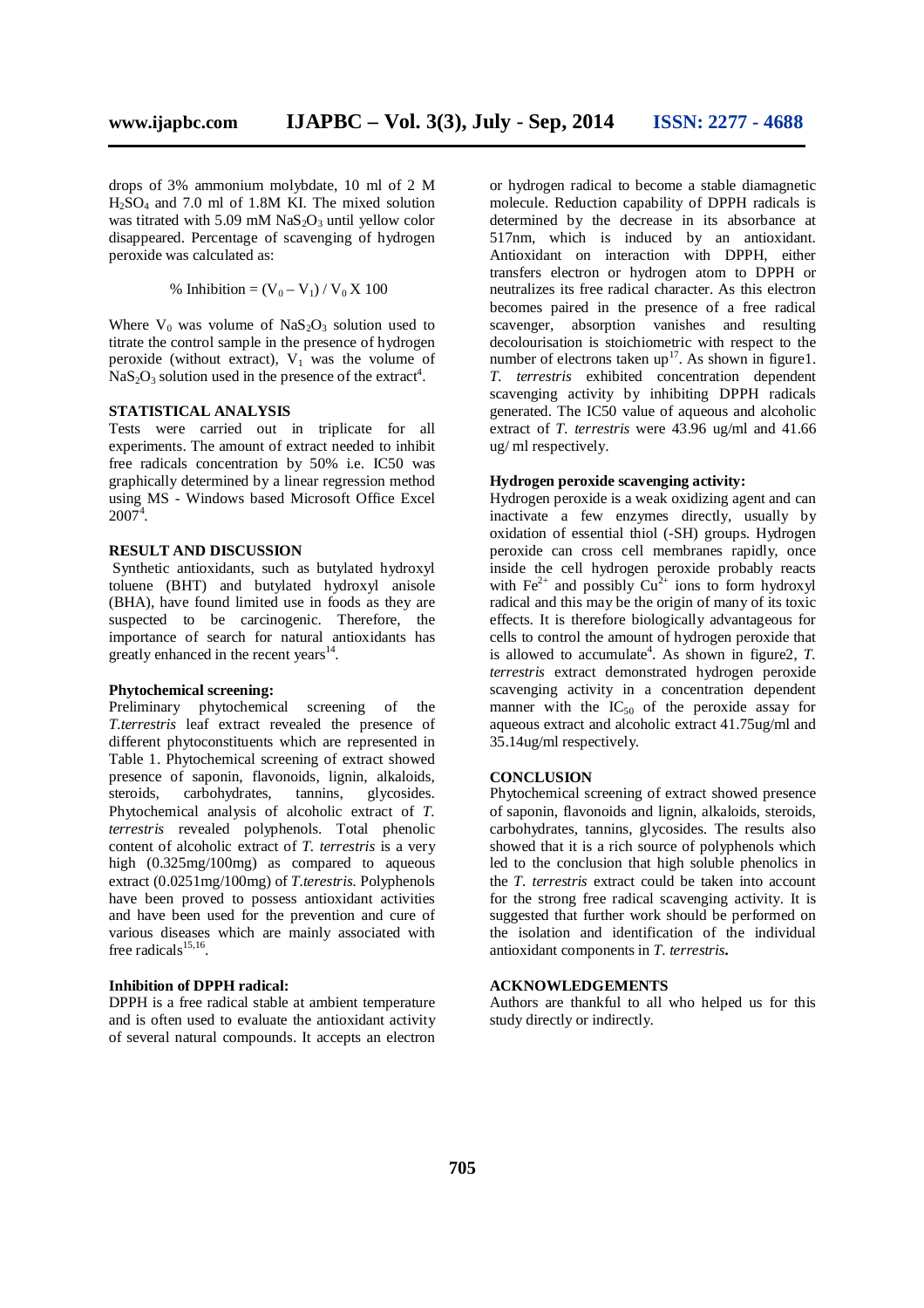| Phytoconstituents | <b>Test performed</b>                                         | Result         |
|-------------------|---------------------------------------------------------------|----------------|
| Alkaloids         | Dragendroff's test<br>Mayer's, Wagner's and Hager's test      | $+ve$<br>$+ve$ |
| Flavonoids        | Alkaline reagent and Shinoda test                             | $+ve$          |
| <b>Steroids</b>   | Libermann Burchard and Salkowski test                         | $+ve$          |
| Triterpenoids     | Libermann Burchard and Salkowski test                         | -ve            |
| Carbohydrates     | Molisch's and Fehling's test<br>Barfoed's and Benedict's test | $+ve$<br>$+ve$ |
| Amino acids       | Millon's and Ninhydrin test                                   | -ve            |
| Tannins           | FeC <sub>12</sub> test                                        | $+ve$          |
| Saponin           | Foam test                                                     | $+ve$          |
| Glycosides        | Killer-Kiliani test                                           | $+ve$          |

**Table 1 Preliminary phytochemical screening of** *T.terestris* **leaf extract.**

(+)ve: Indicates the presence of chemical constituents. (-)ve: Indicates the absence of chemical constituents.

| Table2<br>Radical scavenging activity of aqueous and alcoholic extracts of T. terrestris at different concentrations |                                  |                   |                     |                   |  |
|----------------------------------------------------------------------------------------------------------------------|----------------------------------|-------------------|---------------------|-------------------|--|
| <b>Concentration</b><br>(ug/ml)                                                                                      | <b>DPPH</b> radical scavenging % |                   | $H_2O_2$ scavenging |                   |  |
|                                                                                                                      | Aqueous extract                  | Alcoholic extract | Aqueous extract     | Alcoholic extract |  |
| 10                                                                                                                   | 10.55                            | 16.66             | 16.24               | 26.12             |  |
| 20                                                                                                                   | 21.32                            | 27.77             | 27.15               | 38.11             |  |
| 40                                                                                                                   | 41.11                            | 47.88             | 49.77               | 61                |  |
| 80                                                                                                                   | 73.23                            | 81.13             | 85.24               | 88.21             |  |
| 100                                                                                                                  | 78.66                            | 86.65             | 89.24               | 89.99             |  |
| IC50 for extract                                                                                                     | $43.96(0.98)$ *                  | $41.66(0.97)$ *   | $41.75(0.97)$ *     | $35.14(0.91)$ *   |  |
| IC50 for ascorbic acid                                                                                               | $19.66(0.99)$ *                  | $19.66(0.99)$ *   | $18.03(0.97)$ *     | $18.03(0.97)$ *   |  |

Here r\*- regression coefficient



**Figure 1**

**DPPH radical scavenging activity of aqueous and alcoholic extract of** *T.terrestris* **at different concentrations**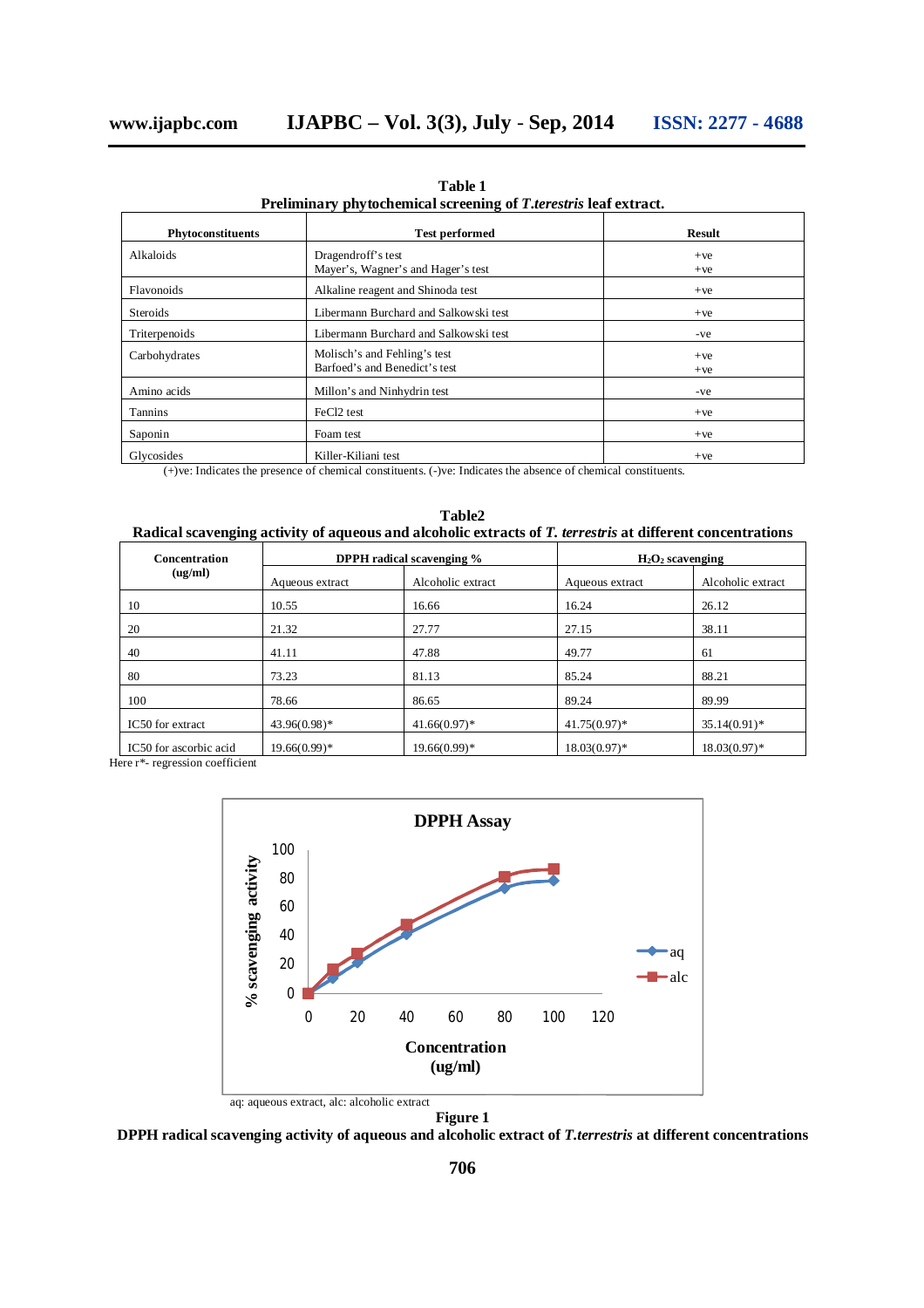

aq: aqueous extract, alc: alcoholic extract



**Hydrogen Peroxide Scavenging Activity by using extracts of** *T. terrestris*



**Figure 3 Total phenolic contents of extracts of** *T. terrestris .*

#### **REFERENCES**

- 1. Vinod D. Rangari, Textbook of Pharmacognosy and Phytochemistry,Traditional drugs of India, part-II, first edition, Career publications, Nashik, March-2003; page no.291-293.
- 2. C.K. Kokate, AP Purohit and S.B.Gokhale, Pharmacognosy,Ayurvedic Pharmacy, Nirali Prakashan, Pune, 44<sup>th</sup> edition, November-2009, page no. 8.66-8.67.
- 3. Pharmacognosy, Trees and Evans, first edition, March-2003, page.no.- 75
- 4. Shailendra Gurav\*, Nilambari Deshkar, Vijay Gulkari, Nandkishore Duragkar<sup>a</sup>, Arun Patil. Free radical scavenging activity of polygala

chinesis Linn. Pharmacologyonline 2007; 2: 245-253.

- 5. Gutteridgde JMC. Free radicals in disease processes: A complication of cause and consequence. Free Radic. Res. Comm.1995; 19:141-158.
- 6. Tiwari A. Imbalance in antioxidant defence and human diseases: Multiple approach of natural antioxidants therapy. Curr. Sci. 2001; 81:1179- 1187.
- 7. Halliwell B. Free radicals, antioxidants and human disease: Curiosity, cause or consequence? Lancet. 1994; 344:721-724.